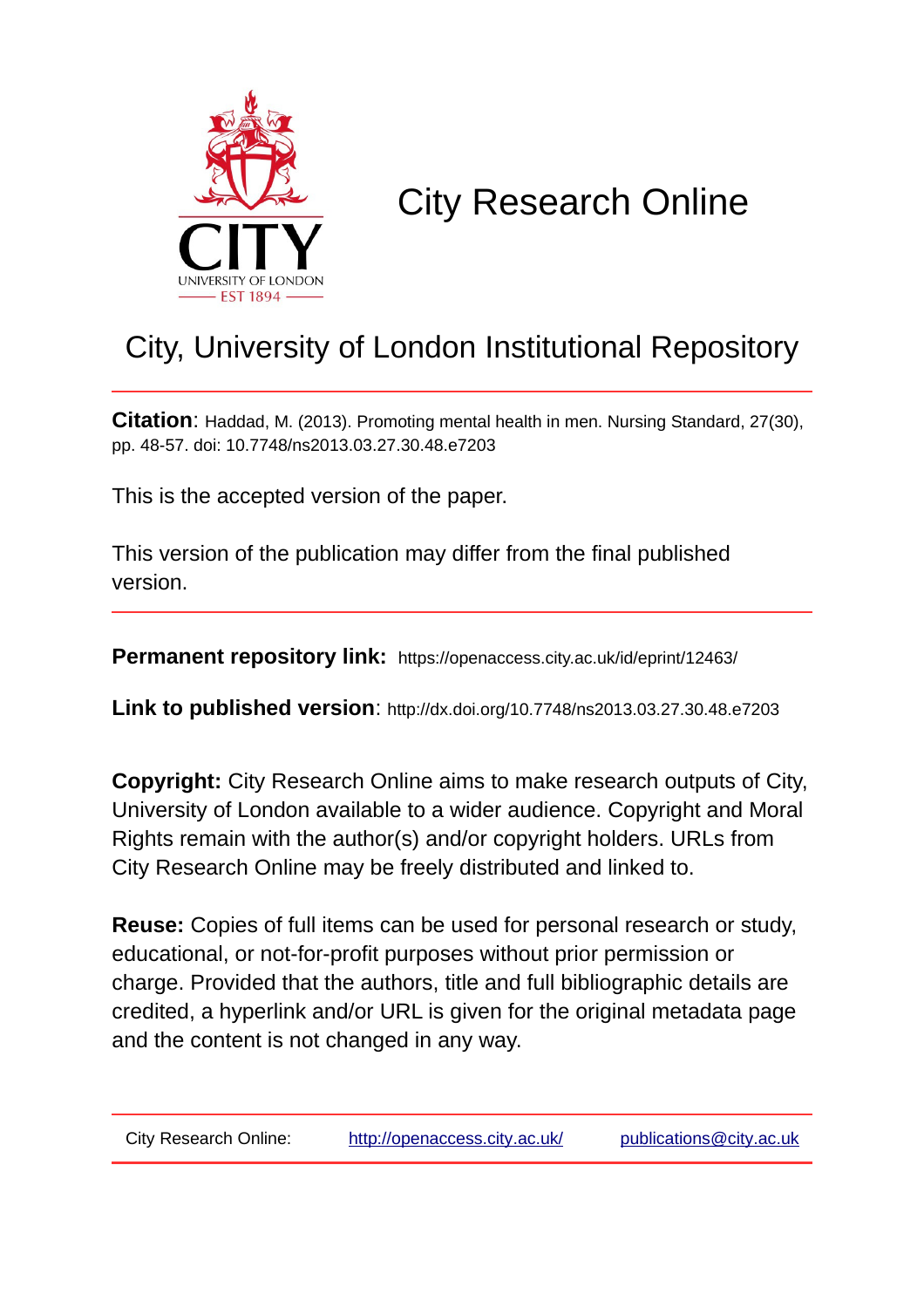# **Promoting mental health in men**

Mark Haddad Senior lecturer. Mental health, City University, London Correspondence to: [mark.haddad.1@city.ac.uk](mailto:mark.haddad.1@city.ac.uk)

Published as: **Haddad, M (2013) Promoting mental health in men** *Nursing Standard. 27, 30, 48-57***.**  <http://dx.doi.org/10.7748/ns2013.03.27.30.48.e7203>

# **Abstract**

Health promotion is essential to improve the health status and quality of life of individuals. Promoting mental health at an individual, community and policy level is central to reducing the incidence of mental health problems, including self-harm and suicide. Men may be particularly vulnerable to mental health problems, in part because they are less likely to seek help from healthcare professionals. Although this article discusses mental health promotion and related strategies in general, the focus is on men's mental health.

**Keywords:** Depression, health promotion, men's health, mental health, self-harm, suicide prevention, men's health

# **Aims and intended learning outcomes**

This article aims to assist readers in their understanding of mental health promotion in general, and specifically in relation to men's mental health, and the risk of suicide. After reading this article and completing the time out activities you should be able to:

- Examine the effects of mental health problems on mortality
- Discuss mental health promotion in general and specifically for men.
- Explore the incidence of suicide between nations and within society, and discuss risk factors and preventive approaches.
- Explain universal, selective and indicated approaches to promoting health and preventing illness.
- Consider the value of the above approaches in meeting the mental health needs of individuals and communities.

#### **Introduction**

According to the World Health Organization (WHO) [\(2009\)](http://journals.rcni.com/doi/full/10.7748/ns2013.03.27.30.48.e7203), 'health promotion is the process of enabling people to increase control over their health and its determinants, and thereby improve their health. It is a core function of public health and contributes to the work of tackling communicable and non-communicable diseases and other threats to health.'

Health is a positive concept incorporating social, personal and physical factors. Good health may be seen as contributing to achievement in physical, mental and social domains. Factors that may influence health include inequalities, dietary patterns, urbanisation and its effects on the environment and social organisation. As well as these structural, environmental and economic factors, individual lifestyle and personal health behaviours are essential in developing and maintaining health. Health promotion aims to address these factors by:

- Tackling determinants of poor health, such as housing, income, education, employment and access to health care.
- Developing supportive environments for health so that healthy choices can be accessed readily and easily.
- Providing information about healthy lifestyles, and support for individuals and communities, to increase control over health behaviours and lifestyle.
- Preventing the development of ill-health through early intervention, including screening and risk assessment.

Health promotion at the individual level seeks to develop protective factors such as feeling valued and supported, together with a sense of hopefulness about the future. Awareness of risk factors for mental health problems, such as neglect or abuse in early life, bereavement and loss, carer burdens and family history of mental disorders, may provide opportunities for specific preventive and supportive interventions [\(Taylor et al 2007\)](http://journals.rcni.com/doi/full/10.7748/ns2013.03.27.30.48.e7203).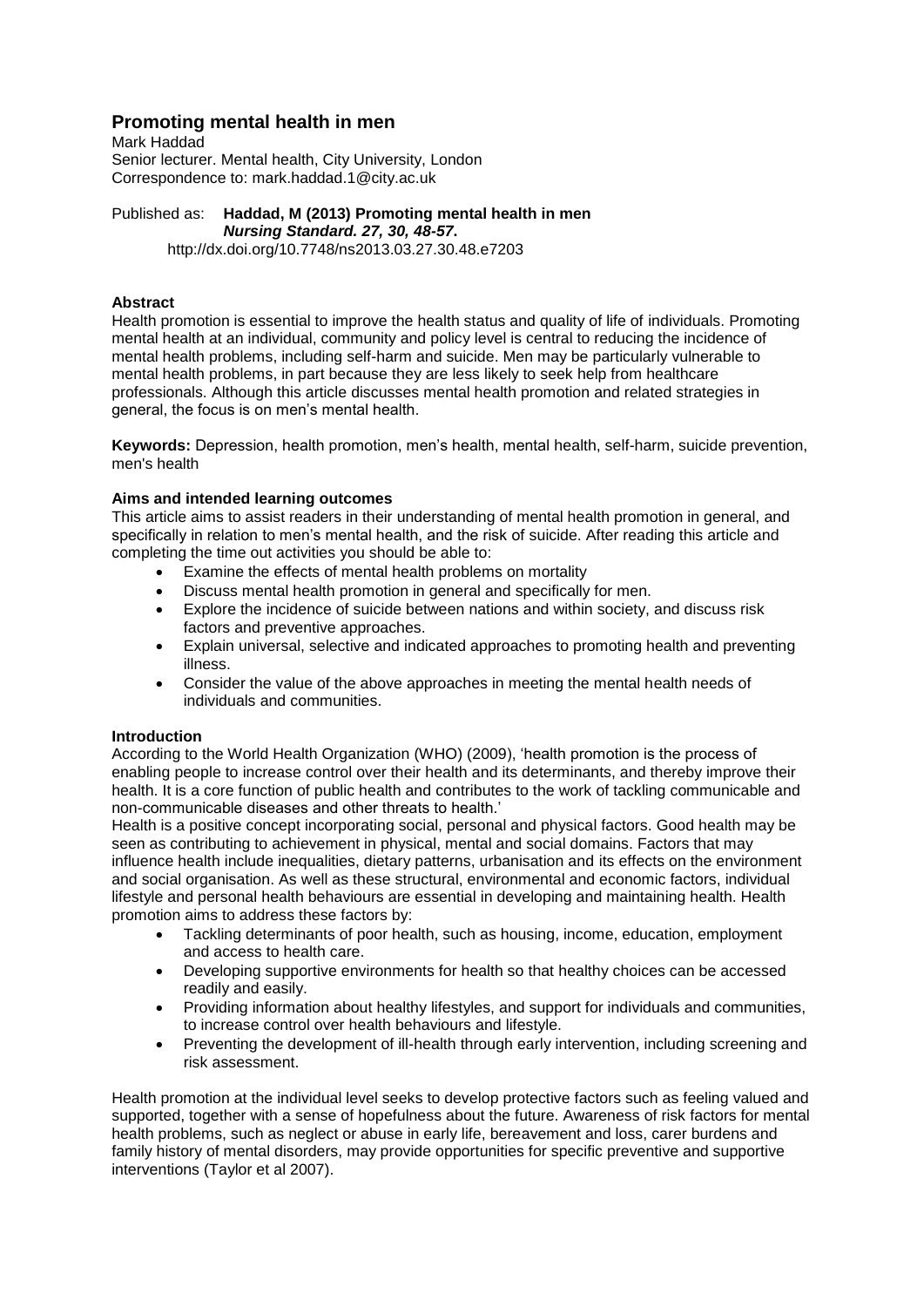Health is often considered in terms of physical, mental and social dimensions. However, mental health and physical health are intrinsically linked. A person's ability to maintain good physical health is to a large extent determined by their mental health and, vice versa, poor physical health may contribute to increased risk of mental health problems. Medical illnesses, particularly long-term conditions such as diabetes, coronary heart disease, renal disease, asthma and arthritis, have been associated with increased prevalence of mental health problems, including depression and anxiety disorders [\(Haddad 2009\)](http://journals.rcni.com/doi/full/10.7748/ns2013.03.27.30.48.e7203). Evidence from the WHO World Health Survey, involving nearly 250,000 participants from 60 countries in all world regions, indicated that having one or more long-term physical conditions was associated with a more than threefold increase in the prevalence of depression [\(Moussavi et al 2007\)](http://journals.rcni.com/doi/full/10.7748/ns2013.03.27.30.48.e7203). Furthermore, research indicates that depression combined with medical problems increases disability to a greater extent than either depression or medical conditions alone [\(Egede 2007, Moussavi et al 2007\)](http://journals.rcni.com/doi/full/10.7748/ns2013.03.27.30.48.e7203).

#### **Complete time out activity [1](javascript:popRef()**

# **Time out 1**

*Are mental health problems an important cause of disability? Consider the effect of mental health problems and other conditions on individuals.*

#### **Disability**

Mental health problems, in particular depression and anxiety disorders, are the greatest cause of disability in developed societies: depression alone is ranked the third leading cause of global disease burden, and is ranked first place in middle and high income countries such as Australia, United States (US), Japan, UK and EU countries (WHO 2008). Mental illness accounts for approximately one third of all life years lost as a result of disability (WHO 2008).

The disabling effects of depression and other mental illnesses relate to their high prevalence, typically long duration and tendency to reoccur, as well as their association and negative interaction with other health problems (Prince et al 2007).

The effect of mental health problems also relates to when they first began. Although mental health problems may occur at any age, onset is typically in childhood or adolescence, although treatment often does not begin until many years later (Wang et al 2007). Evidence from large-scale international population studies indicates that the median age of onset is earliest for phobias, attention deficit hyperactivity disorder (ADHD) and conduct disorder, which usually arise in childhood or the early teenage years. Anxiety disorders other than phobias – which include generalised anxiety disorder and panic disorder, depression, alcohol and substance misuse disorders, and schizophrenia – begin most commonly between the late teens and early adulthood [\(Kessler et al 2007\)](http://journals.rcni.com/doi/full/10.7748/ns2013.03.27.30.48.e7203). Because of the typically early age of onset of mental health problems, there is increased likelihood for disruption of educational performance, personal relationships and social participation, with consequent effects on employment and income.

#### **Complete time out activity [2](javascript:popRef()**

#### **Time out 2**

*Consider the distribution of mental health problems among men and women. Which, if any, conditions are more common in men, and which are more common in women? Are there any explanations for different rates of mental illness among men and women?*

#### **Gender**

Mental health problems are widespread, however there are differences in the distribution of certain conditions among men and women, and their effects. The effects of health problems may be compounded by different approaches to seeking help between men and women, with men seeking help less frequently than women [\(Galdas et al 2005\)](http://journals.rcni.com/doi/full/10.7748/ns2013.03.27.30.48.e7203), particularly for psychological problems (Smith et al 2006). Women are nearly twice as likely to develop depression and some anxiety disorders as men, and around three times more likely to develop an eating disorder (WHO 2012a). The misuse of alcohol and drugs is three to four times more common in men, as is antisocial personality disorder (WHO 2012a).

The most common mental disorder in childhood is conduct disorder, characterised by persistent defiant and antisocial behaviour. The disorder is twice as common in boys as girls, affecting 8% of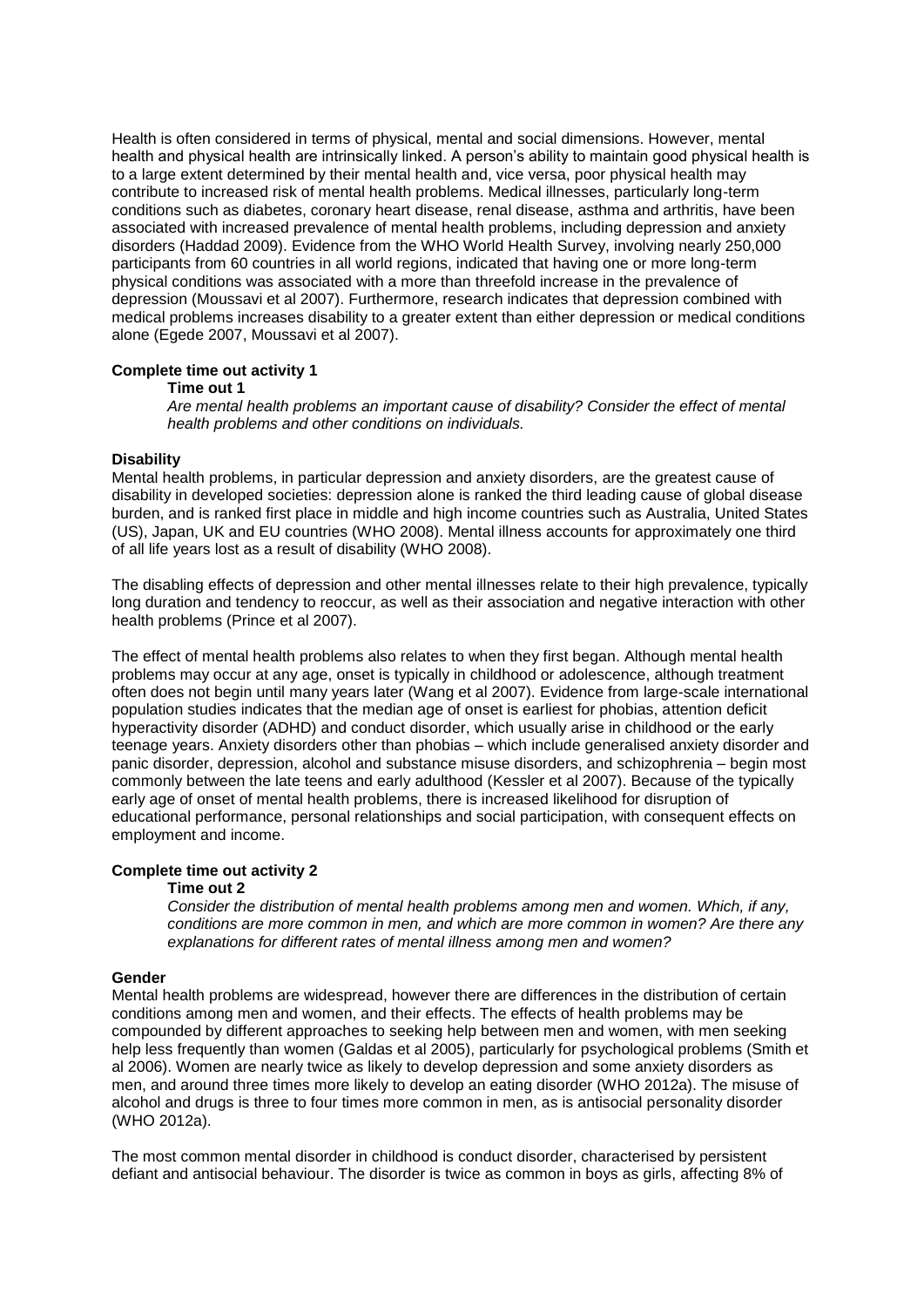boys and 4% of girls in Great Britain (Green et al 2005). Hyperkinetic disorder and ADHD are more common in boys and men: in Great Britain, eight times as many boys as girls have hyperkinetic disorder (Green et al 2005). Findings from the most recent national adult household study of mental disorders in England for key conditions exhibiting marked gender differences in prevalence are shown in *[Table 1](javascript:popRef()* (McManus et al 2009).

| TABLE 1: Findings from the 2007 adult psychiatric morbidity household survey in England for |  |
|---------------------------------------------------------------------------------------------|--|
| the prevalence of mental disorders in men and women                                         |  |

| <b>Mental disorders</b>               | Men $(\%)$ | Women (%) |
|---------------------------------------|------------|-----------|
| Mixed anxiety and depressive disorder | 6.9        | 11.0      |
| Generalised anxiety disorder          | 3.4        | 5.3       |
| Depressive episode                    | 1.9        | 2.8       |
| All phobias                           | 0.8        | 2.0       |
| Eating disorder (screen positive and  | 0.6        | 2.5       |
| significant impact)                   |            |           |
| Alcohol dependence (all severities)   | 9.3        | 3.6       |
| Drug dependence (any illicit drug)    | 4.5        | 2.3       |
| Antisocial personality disorder       | 0.6        | 0.1       |
| (McManus et al 2009)                  |            |           |

There are particular groups in society at increased risk of mental ill health, such as 'looked-after children' (children looked after by the state or in the care system), refugees, homeless rough sleepers and those in prison. Some of these groups, such as offenders in prison and homeless people, are mainly comprised of men. The US federal inmate population is 93.5% male [\(US Department of](http://journals.rcni.com/doi/full/10.7748/ns2013.03.27.30.48.e7203)  [Justice 2012\)](http://journals.rcni.com/doi/full/10.7748/ns2013.03.27.30.48.e7203) and in England and Wales, males make up 95.2% of this population [\(Berman 2012\)](http://journals.rcni.com/doi/full/10.7748/ns2013.03.27.30.48.e7203). Nine out of ten rough sleepers in the UK are estimated to be male [\(Crisis 2012\)](http://journals.rcni.com/doi/full/10.7748/ns2013.03.27.30.48.e7203). These groups are particularly vulnerable to mental health problems, most commonly alcohol and substance misuse, and personality disorders. They are also vulnerable to mortality from accidents, violence and suicide.

#### **Responses to stressors and help-seeking behaviour**

It appears that in response to stressors, there may be a tendency for women to internalise emotions, possibly leading to withdrawal, anxiety and depression, while men may be more likely to externalise emotions, leading to aggressive, impulsive or antisocial behaviour (Eaton et al 2012). Gender differences in the prevalence of these conditions appear to relate to a complex array of influences rather than simple biological factors, and these differences interact with social markers such as education, income, housing tenure, employment, marital status and ethnicity (WHO 2012a). For example, although lower socio-economic status is associated with increased prevalence of common mental disorders, its influence may be more pronounced among men: those with the lowest household income in England were found to be three times more likely to have depression or an anxiety condition as those in the highest income households (23.5% and 8.8% respectively), while for women, household income appeared to have less of an influence on mental health (McManus et al 2009).

Job insecurity and high levels of job strain have been identified as risk factors for depression (Wang et al 2012). Links have also been made between the economic recession and its effects on work and traditional roles, particularly in terms of increased likelihood of depression among men (Dunlop and Mletzko 2011). Analysis of suicide rates in England reveals that regions with the greatest rise in unemployment related to the economic recession have had the greatest rise in suicide rates, particularly among men (Barr et al 2012).

The differences in risk of mental health problems in men and women may reinforce stereotypes and social stigma. Women are more susceptible to depression and anxiety than men, and are also more likely to acknowledge and seek help for these problems (Smith et al 2006). In general, men use all parts of the healthcare system to a lesser extent than women (Smith et al 2006), and delay seeking help when they become ill (Galdas et al 2005). When men do seek help, they appear to spend less time in consultations than women, and are more likely to focus on physical than emotional problems [\(Smith et al 2006\)](http://journals.rcni.com/doi/full/10.7748/ns2013.03.27.30.48.e7203). Men's disinclination to report psychosocial problems and distress is particularly apparent among younger individuals (Mackenzie et al 2006), and appears to be a product of the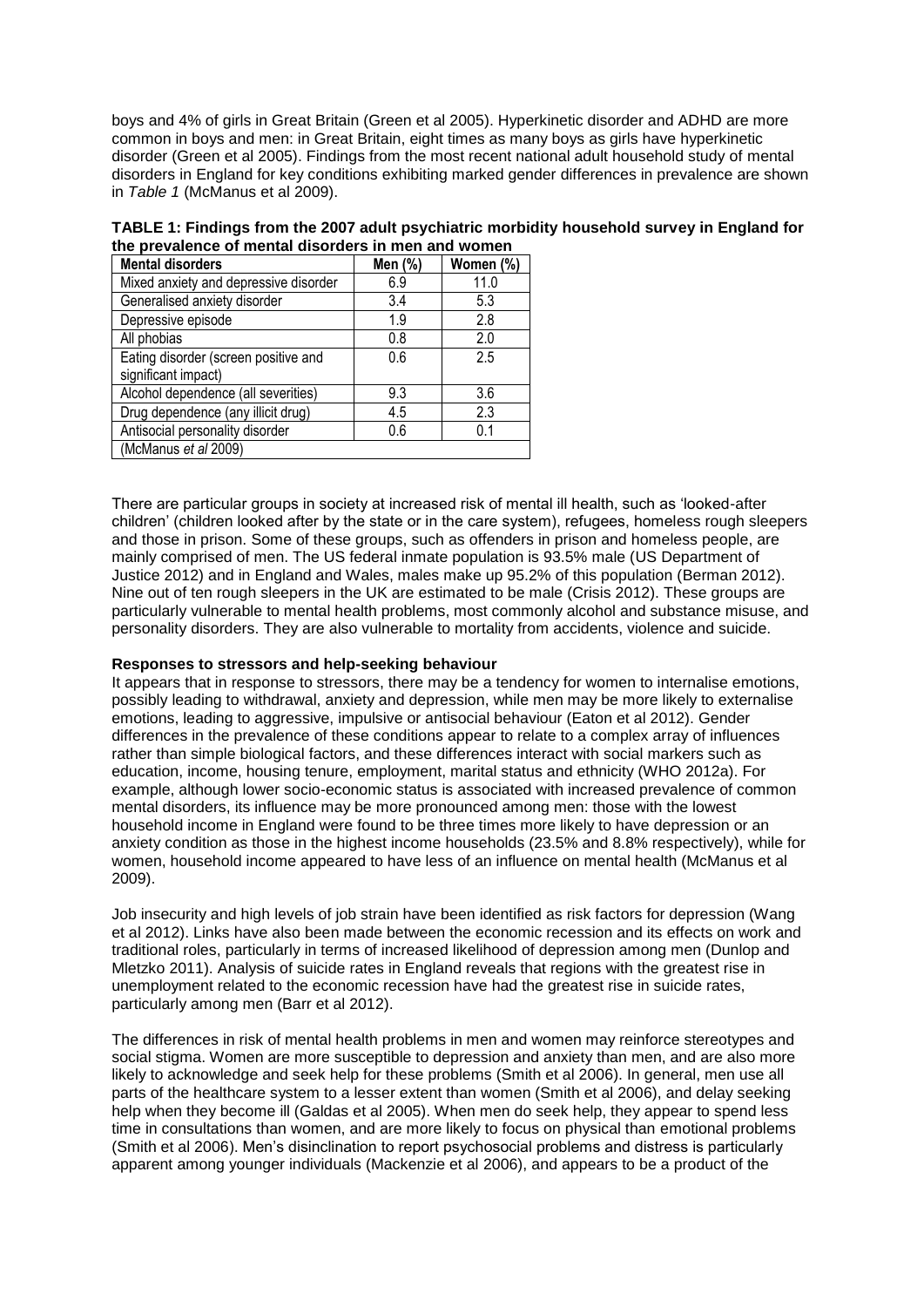social construction of masculinity, involving characteristics such as self-reliance, stoicism and suppression of emotion (Möller-Leimkühler 2002, [Smith et al 2006\)](http://journals.rcni.com/doi/full/10.7748/ns2013.03.27.30.48.e7203).

Gender and other patient characteristics, in addition to affecting help-seeking behaviour, may influence healthcare professionals' responses. GPs' detection of mental health problems, including depression, may be affected by patients' gender, with some studies identifying that detection is less likely in men (Borowsky et al 2000). However, a range of other factors, such as comorbid medical illness, age and ethnicity, play a part in the recognition of mental disorders (Maginn et al 2004).

#### **Cost of mental health problems**

The cost of mental health problems should be viewed in relation to the individual, society and the economy. Mental health problems often arise and cause disability at a time when the person affected would be at his or her most productive. For example, the teenage years are associated increasingly with incidence of mental health problems, with half of all lifetime cases of mental illness commencing by the age of 14 (Kessler et al 2005), exacerbated by increased incidence of relapse and persistence.

In England in 2007, the direct costs of mental illness, incorporating NHS, social care and other agency costs, were £22.5 billion. Indirect costs of lost employment were estimated to be an additional £26.1 billion (McCrone et al 2008). Including the wider costs to the economy in England, such as that related to informal care, has resulted in cost estimates of £77 billion per year (Sainsbury Centre for Mental Health 2003). Evidence about the extent of social and economic costs of mental health problems has contributed to increased recognition of the need to promote positive mental health and wellbeing, and invest in approaches to prevent the onset of such problems (National Mental Health Development Unit 2010a, 2010b).

#### **Complete time out activity [3](javascript:popRef()**

**Time out 3**

*Does mental illness shorten life? To what extent, and for which mental disorders, is this effect most apparent? Do you think psychological distress has an effect on mortality? Discuss your thoughts with a colleague.*

#### **Mental health and mortality**

Evidence of increased mortality associated with mental illness has been derived from linked database studies, reviews of autopsy records and population-based cohort studies. Although suicide is an important cause of death linked to mental illness, increased mortality among people with mental illness mainly results from 'natural' causes, such as cardiovascular disease, cancers and respiratory disease (De Hert et al 2009). Increased mortality is particularly associated with people who have substance misuse disorders and severe mental illness (psychosis) (Chang et al 2010). Studies of the life expectancy of people with mental health disorders have estimated 17 life years lost for substance misuse and 10-15 years for schizophrenia, compared with the general population [\(Chang et al 2011\)](http://journals.rcni.com/doi/full/10.7748/ns2013.03.27.30.48.e7203).

An increased risk of death from all causes is not restricted to the most severe mental illnesses, but is also associated with conditions such as depression and anxiety disorders [\(Osborn 2001\)](http://journals.rcni.com/doi/full/10.7748/ns2013.03.27.30.48.e7203). Depression is associated with a near doubling of all-cause mortality rates [\(Saz and Dewey 2001,](http://journals.rcni.com/doi/full/10.7748/ns2013.03.27.30.48.e7203) Cuijpers and Smit 2002). This is important because the high prevalence of these common mental health problems means that there is a significant overall effect on mortality.

#### **Effects of psychological distress**

Several prospective studies (Stansfeld et al 2002, Robinson et al 2004), and a pooled analysis of population survey findings linked to death certification (Russ et al 2012), provided evidence that reduced life expectancy is not limited to specific diagnosed mental illnesses. It appears that there is a significant relationship between psychological distress and premature mortality. Findings based on nearly 70,000 adults from ten household population-based studies in England, showed that after controlling for confounding factors, all-cause mortality was increased by between 20% and 70% according to the level of psychological distress experienced (Russ et al 2012). Effects were examined in relation to death from three major causes: cancer, cardiovascular disease and external causes such as unintentional accidents, assault, homicide and intentional self-harm. An increase in all categories was associated with all levels of emotional distress, although effects on mortality were pronounced for higher levels of distress, and greatest for cardiovascular disease (an increase of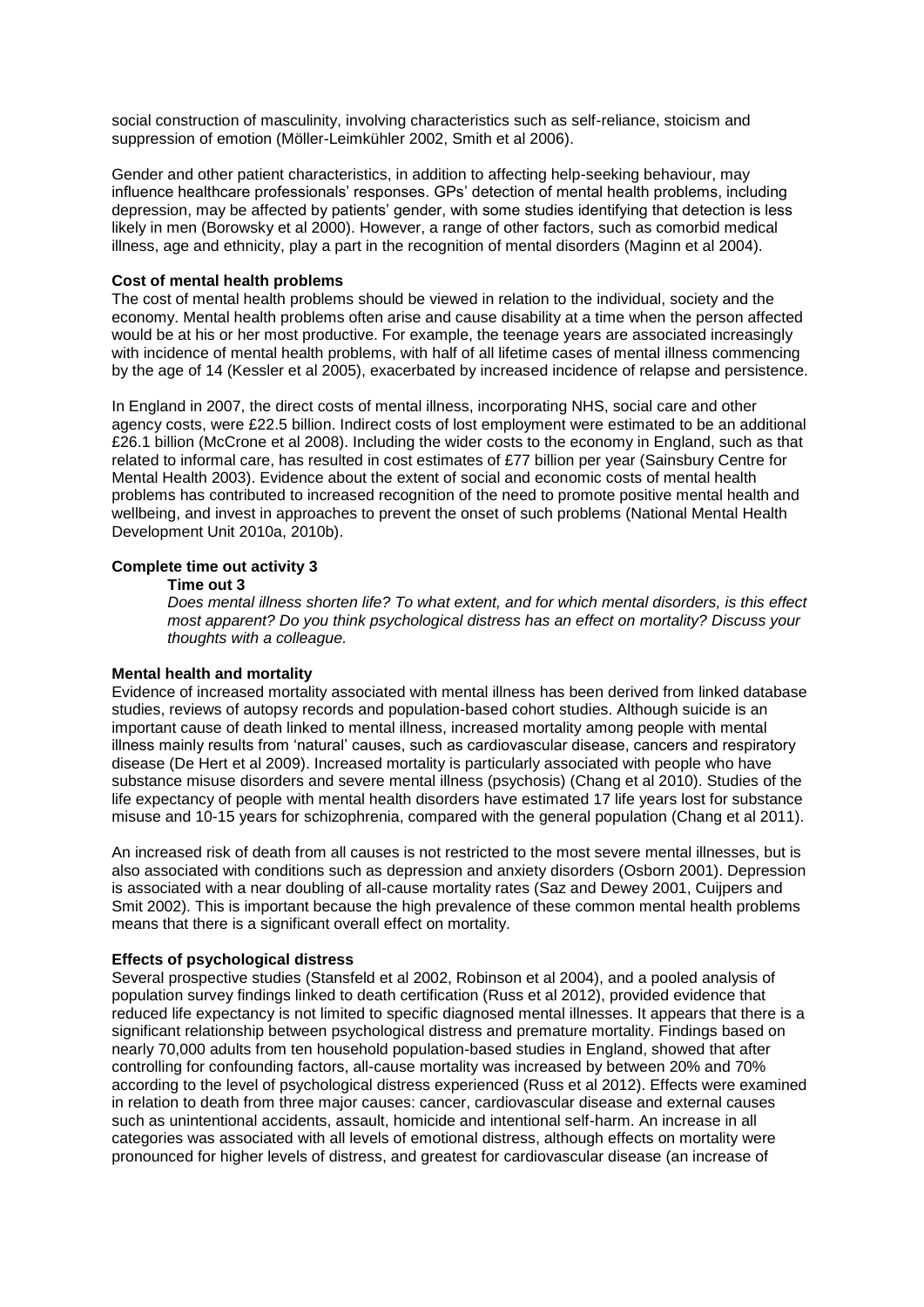between 25% and 70%) and external causes (up to threefold increase among those with high distress levels) (Russ et al 2012).

#### **Complete time out activity [4](javascript:popRef()**

#### **Time out 4**

*Does the rate of suicide vary between countries and are there any particular nations where the rate is especially high? Do you think there is a difference between the risk of suicide among men and women? If so, please explain.*

#### **Risk of suicide**

Suicide is the tenth leading cause of death in the world, accounting for nearly one million deaths each year [\(WHO 2002\)](http://journals.rcni.com/doi/full/10.7748/ns2013.03.27.30.48.e7203). In the past 45 years, suicide rates have increased by up to 60% worldwide, and account for 1.5% of all deaths worldwide (Hawton and van Heeringen 2009). The reasons for suicide are complex and best understood in the context of each person's life circumstances. However, there appear to be variations in risk of suicide associated with age, sex, culture, employment and ethnicity, as well as mental and physical health status.

There are variations in the suicide rates for different parts of the world, with the highest rates in the Russian Federation, Baltic States, Sri Lanka and Japan, and the lowest rates in Latin America (Haddad and Gunn 2011). Although suicide rates are highest in older people in most countries, it is one of the three leading causes of death among those aged 15-44 [\(WHO 2012b\)](http://journals.rcni.com/doi/full/10.7748/ns2013.03.27.30.48.e7203). Suicide rates have risen in young people, especially men. In 21 of the 30 countries in the WHO European region, suicide rates in young men aged 15-19 increased between 1979 and 1996, and similar changes in suicide rates were evident in Australia and the US (Wasserman et al 2005). However, suicide rates in young men have generally decreased in the UK over the past decade [\(Samaritans 2012\)](http://journals.rcni.com/doi/full/10.7748/ns2013.03.27.30.48.e7203), although this trend has altered since 2008, with an increase in suicide among men and women that appears to be linked to the economic recession and in particular, rising unemployment (Barr et al 2012).

#### **Gender and suicide**

In most regions of the world, suicide rates are significantly higher in men than women. In the UK there is a threefold difference between men and women, and this ratio is similar in many industrialised Western nations (Hawton and van Heeringen 2009). However, this gender difference is markedly reduced in Asian countries such as India, while in rural China, the rate of suicide among women, particularly those aged 20-34, is higher than that for men. In several other countries, including Sri Lanka, El Salvador, Cuba and Ecuador, suicide rates among young women exceed those of young men (Wasserman et al 2005).

#### **Suicide and mental illness**

Ideas of suicide, acts of self-harm and completed suicide are associated with mental health problems, with approximately 90% of people who complete suicide having a diagnosable mental disorder, although only half of these individuals will have had a history of involvement with mental health services (Luoma et al 2002). Several health problems are associated with increased risk of suicide, and depression appears to be the most important mental disorder for suicidal ideation and behaviour among all age groups (Mann et al 2005). Other mental disorders that may be associated with suicide include bipolar affective disorder, schizophrenia, and alcohol dependence and addiction to other substances (Hawton and van Heeringen 2009).

# **Suicide and social and economic factors**

There is an increased risk of suicide and deliberate self-harm in men and women who are unemployed (Kposowa 2001), although findings suggest that risks may be increased for unemployed men [\(Ying and Chang 2009\)](http://journals.rcni.com/doi/full/10.7748/ns2013.03.27.30.48.e7203). Risks of self-harm and suicide are increased among particular groups who are marginalised within society. As previously noted, offenders in prison and homeless people are particularly vulnerable, with male prisoners five times more likely to die by suicide than men in the general population (Rivlin et al 2010), and a sevenfold increased risk of suicide in homeless men (Nielsen et al 2011).

Certain occupations are associated with increased risk of suicide. Men and women working as healthcare professionals have significantly higher mortality rates associated with suicide than the general population (Hawton and van Heeringen 2009). Nurses of both genders also have increased suicide mortality rates compared to the general population (Hawton and van Heeringen 2009). There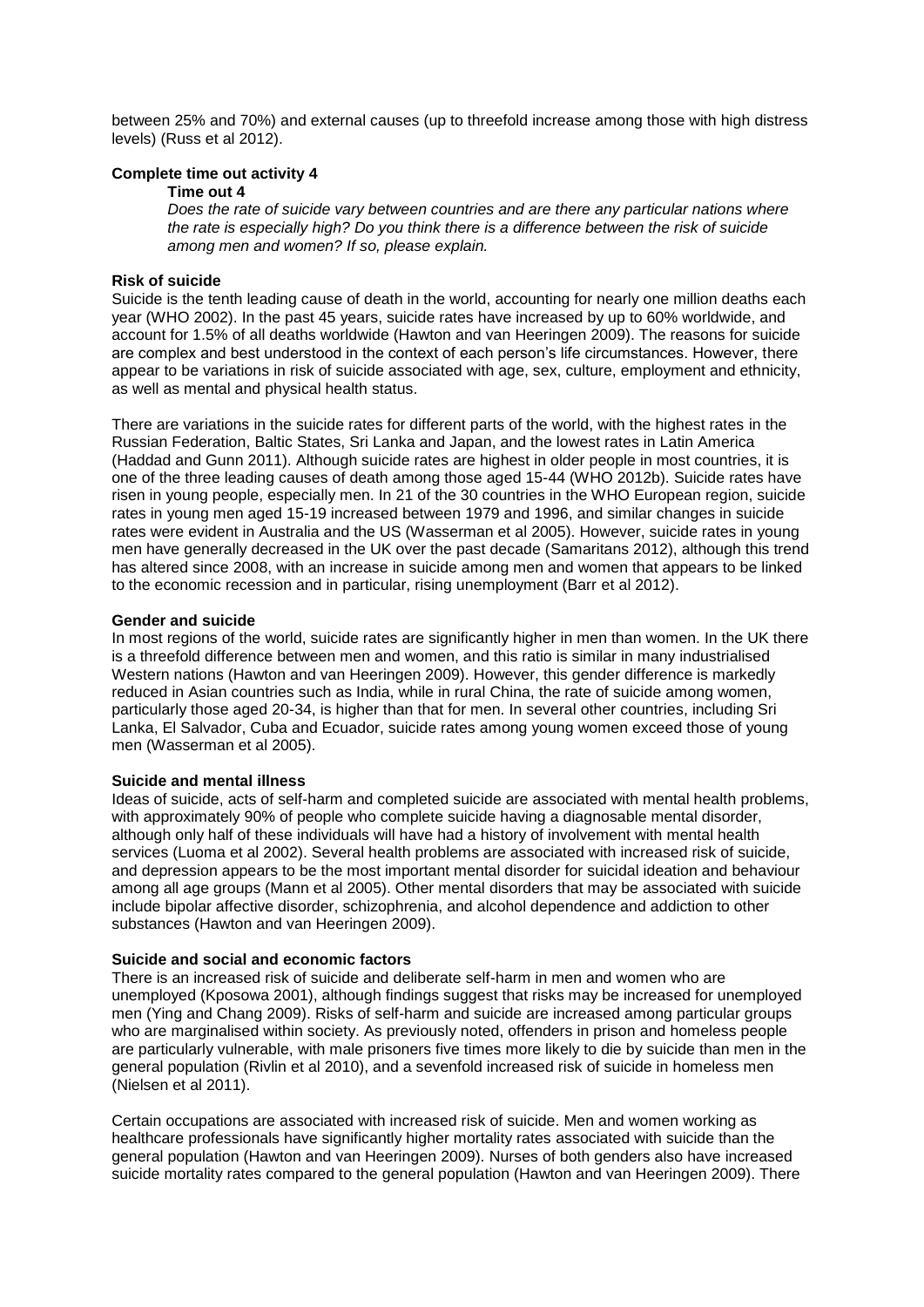is also increased risk of suicide among men working in construction and agricultural occupations (Meltzer et al 2008). This is likely to be related to the access that these individuals may have to means of committing suicide, such as drugs, firearms and dangerous equipment.

Access to means of causing harm is an important factor in enabling acts of self-injury and completed suicide. Observational studies in the UK and other countries provide evidence that restricting access to potential means of harm reduces suicide rates. For example, changing domestic gas supplies in the UK from toxic town gas to North Sea gas, restricting access to firearms and pesticides, mandatory use of catalytic converters in motor vehicles, providing barriers at jumping sites, and changing analgesic packaging and quantities have all been associated with reductions in suicide rates (Sarchiapone et al 2011).

#### **Previous suicide attempts**

A history of previous self-harm or suicide attempts is one of the most significant predictors of subsequent suicide (Hawton and van Heeringen 2009). Risk appears highest for those acts that involve high suicidal intent (apparent wish to die), and where other risk factors – such as presence of a mental disorder, or alcohol or substance misuse – are evident (Hawton and van Heeringen 2009). Identifying whether there is a history of suicide attempts, associated intentions and nature of the selfharm act is an important part of assessing risk. In addition, identifying the extent and type of support necessary for people with suicidal ideation or following self-harm is important.

# **Suicide prevention**

Knowledge of the association between risk factors and suicide is important to provide opportunities to identify individuals at increased risk. Suicidal ideation is a common feature of depression, and evaluating the risk of suicide is an essential aspect of assessment in all people who present with depression (National Institute for Health and Clinical Excellence (NICE) 2009). The skills to engage, assess and monitor risk involve exploring patient history, mental state, and interpersonal and social status, and the type and extent of stressors and supports. The potential exists for increased suicide risk in the early stages of the treatment of depression (NICE 2009), and this should inform the scheduling of reviews and the incorporation of risk assessment within follow-up consultations.

# **Complete time out activity [5](javascript:popRef() Time out 5**

*Think about people that you encounter in your clinical area who may be at risk of suicide. Do you assess these individuals for suicidal ideas and intentions routinely? Are there particular health and social problems, and aspects of lifestyle that are important in understanding and helping you to manage risk?*

Knowledge of possible means of suicide for vulnerable individuals, such as access to medications that are toxic in overdose, is an essential part of risk assessment and management. Approaches to suicide prevention that incorporate and combine different levels of action may be more likely to reduce suicide rates, with elements including improving public awareness, restricting access to potential means of suicide, and training for healthcare professionals to recognise and refer those at risk, if necessary (van der Feltz-Cornelis et al 2011).

#### **Complete time out activity [6](javascript:popRef()**

**Time out 6** 

*Outline examples of whole population and specific targeted health promotion approaches to reduce the incidence of mental health problems.*

#### **Mental health promotion**

Health promotion is a broad-based approach concerning more than direct health issues and including areas such as housing, education, justice and community participation. Prevention is a key part of broader health promotion activity, in which initiatives are introduced to modify circumstances known to contribute to health problems. These initiatives are categorised as universal, selective and indicated prevention strategies. Universal mental health problem prevention consists of initiatives that target the public as a whole or particular groups within the population that have not been identified as having a high risk of mental ill health, for example employees, school pupils and university students. Selective prevention targets people or groups identified as being at increased risk of these disorders. Indicated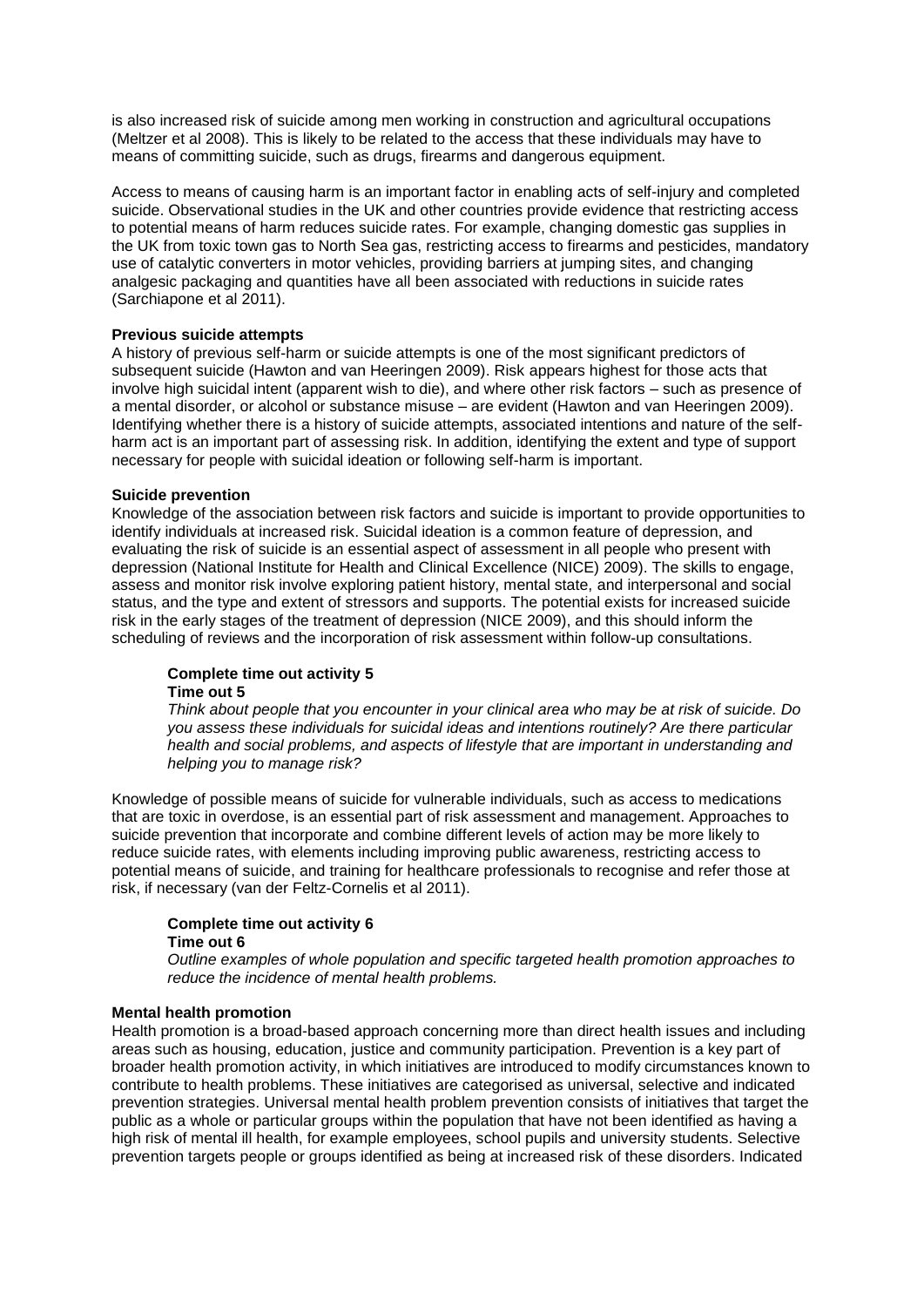prevention targets those who show some signs of a mental disorder, but with insufficient criteria to merit diagnosis (World Federation for Mental Health 2012).

#### **Universal prevention**

Because mental and behavioural problems are relatively common and begin early in life, there is an opportunity for prevention among young people. Universal prevention of mental health problems may incorporate mental health promotion for young people using a whole-school approach. Preventive interventions for reducing bullying, antisocial behaviour and substance misuse, assisting young people in coping with bereavement, loss and separation, and developing positive relationships and self-esteem are key aspects of the Personal, Social and Health Education and Citizenship Education curriculum in UK schools, and are central in promoting the emotional health and wellbeing of schoolaged children (Health Development Agency 2004).

The Social and Emotional Aspects of Learning Programme (Department for Children, Schools and Families 2007) for primary and secondary schools, which provides a framework for promoting social and emotional literacy, was implemented in 2003 and is used in most primary schools in England, as well as three quarters of secondary schools. However, evaluations of its effectiveness have provided mixed findings (Department for Education 2010).

Other programmes designed to promote wellbeing among pupils have been subjected to more rigorous evaluations. Perhaps the most widely evaluated school initiative is the Penn Resiliency Project [\(University of Pennsylvania 2007\)](http://journals.rcni.com/doi/full/10.7748/ns2013.03.27.30.48.e7203), which has been the subject of more than 13 randomised trials. This programme involves a workshop-delivered intervention based on cognitive behavioural therapy principles to extend life skills and emotional awareness. A large-scale UK evaluation for year 7 children (aged 11-12) in 22 secondary schools identified significant, albeit generally short-term effects on pupils' depression and anxiety scores, with results suggesting the intervention was most effective for more disadvantaged pupils and those with worse reported psychological health (Challen et al 2011).

The suicide prevention strategy for England (Department of Health (DH) 2012) suggests that improving the mental health of the population as a whole is one way of reducing suicide rates. This involves broad policies incorporating elements such as promoting workplace mental health, ensuring accessible primary and specialist health and social care, advocating more sensitive and responsible media reporting of mental health problems and suicide, and actions to tackle stigma associated with mental health problems. The restriction of access to potential means of harm is an important universal measure to prevent suicide.

#### **Selective prevention**

Several selective prevention approaches are available to enhance protective factors or provide specific support for individuals and groups at risk of health problems. It has been noted that children and young people in public care have an increased risk of emotional or behavioural problems than the general population: 45% of children aged five to 17 in public care in England have a diagnosable mental disorder [\(Meltzer et al 2008\)](http://journals.rcni.com/doi/full/10.7748/ns2013.03.27.30.48.e7203). A selective intervention for this vulnerable group might be the provision of independent living programmes designed to provide young people leaving the care setting with social skills to limit any disadvantage and assist successful transition into adulthood. A review of such programmes indicated that they may improve education, employment and housingrelated outcomes (Donkoh et al 2006).

Selective approaches are used to prevent the onset of postpartum depression by identifying mothers who are at risk of developing the condition and providing individual support for postnatal women through intensive home visits by nurses and health visitors [\(Dennis and Creedy 2004\)](http://journals.rcni.com/doi/full/10.7748/ns2013.03.27.30.48.e7203). In addition, there is evidence that eating disorder prevention programmes delivered to at-risk females are effective in reducing risk factors involved in the development of eating disorders such as body dissatisfaction (Stice et al 2007).

Hazardous alcohol use and binge drinking are especially prevalent among young adults, and are associated with cigarette smoking and other substance use, road traffic accidents, violence, unwanted sexual experiences, depression and suicide (NICE 2011). Screening and brief targeted interventions in primary care settings and emergency departments have been found to reduce hazardous and harmful alcohol use. Around 10-15% of people respond to these interventions, with men appearing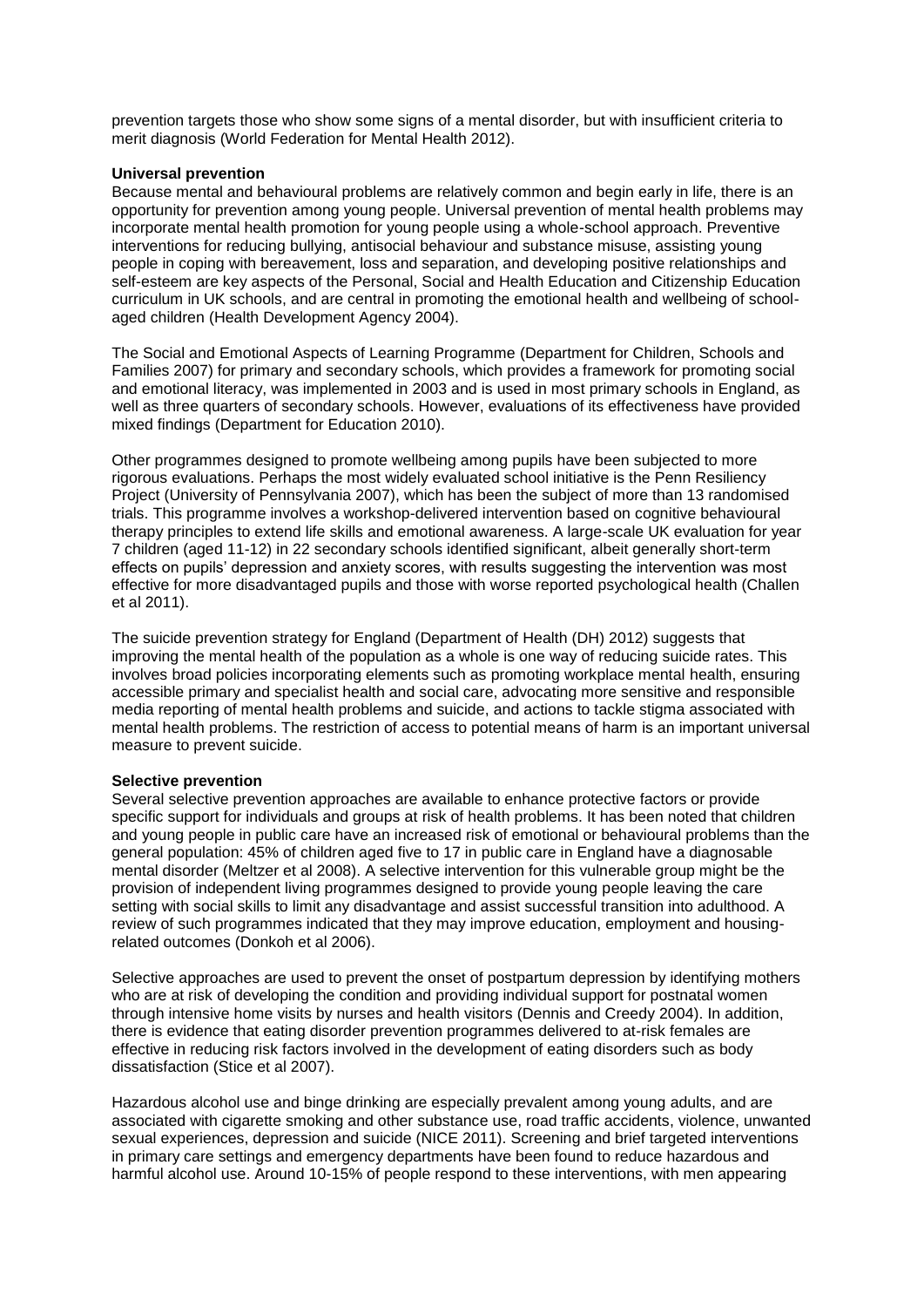more likely than women to reduce alcohol use following advice about behaviour change (Kaner et al 2007).

To reduce the incidence of suicide in England, identification of particular at-risk groups likely to benefit from targeted interventions is recommended (DH 2012). At-risk groups include looked-after children; young and middle-aged men; asylum seekers; people from minority groups; survivors of abuse; people in the care of mental health services; those with untreated depression; individuals who misuse drugs or alcohol; people living with long-term physical illness; those in contact with the criminal justice system; and those whose occupation places them at increased risk. Selective approaches to reduce risk include national and local initiatives, training to assist risk recognition, such as mental health first aid [\(www.mhfaengland.org\)](http://www.mhfaengland.org/), suicide intervention skills training, support and advice services for specific groups such as lesbian, gay, bisexual and trans people, and health visitor-led services for vulnerable families.

#### **Indicated prevention**

There is some evidence that initiation of early treatment improves the degree of recovery. Indicated prevention approaches target individuals at high risk of a particular health problem and who have some features suggestive of that problem. For example, schizophrenia typically begins in young adulthood and its onset is usually preceded by a period of non-specific emotional and cognitive symptoms, known as prodromal symptoms. Early intervention approaches targeted at young people (typically between 14 and 29 years) with features suggestive of this prodromal phase – and termed high risk or ultra high risk - have been developed in Australia, the US, the UK and other European countries. These involve targeted monitoring and support from specialist teams and, where indicated, psychological and antipsychotic medication interventions. Systematic reviews of evaluations indicate possible benefits (in terms of preventing schizophrenia onset and improving clinical outcomes in people who develop psychosis), although findings to date are not conclusive (de Koning et al 2009, Marshall and Rathbone 2011).

For suicide prevention, indicated approaches focus on people with suicidal intentions and those with a history of self-harm. Interventions centre on monitoring risk factors, such as suicidal ideation and plans, appropriate psychological and social assessments, crisis management, and follow-up care programmes and close monitoring. Ensuring that associated conditions are appropriately treated is vital, particularly in the case of depression.

#### **Mental health promotion for men**

Many mental health promotion activities that are not specifically devised for men may still be particularly relevant to their wellbeing. Typically, prevention involves a multifaceted approach, including increased awareness about suicidal behaviour and risk factors. Primary care is a key setting because many people seek medical care in the month before attempting suicide, which provides a crucial window of opportunity for intervention (Mann et al 2005). Depression is one of the most important risk factors for suicide, therefore it is important to improve recognition and management of depression in primary care by providing healthcare professionals with training in clinical detection, and appropriate assessment, intervention and referral of patients.

Skills training for healthcare staff who are likely to come into contact with people with mental health problems is designed to increase identification of those at risk of suicide. The Skills and Training On Risk Management (STORM) initiative, designed to develop skills required to assess and manage those at risk of suicide, has been implemented and evaluated among healthcare professionals in primary care, emergency departments, and mental health and prison services in England and Scotland. Evaluations indicate that STORM training can improve identification of patients at risk of suicide (Appleby et al 2000, Gask et al 2006).

A variety of training programmes are used in the UK and other countries, and several are endorsed by health boards and mental health charities. The Mental Health First Aid training programme developed in Australia, and used in 20 other countries, appears the most widely used and best evaluated (Morawska et al 2013). Training focuses on the help provided to the person at risk of developing a mental health problem or the person in a mental health crisis.

Initiatives focused on young men's mental health in Northern Ireland have sought to educate clinicians and young men through a programme of seminars and associated projects about mental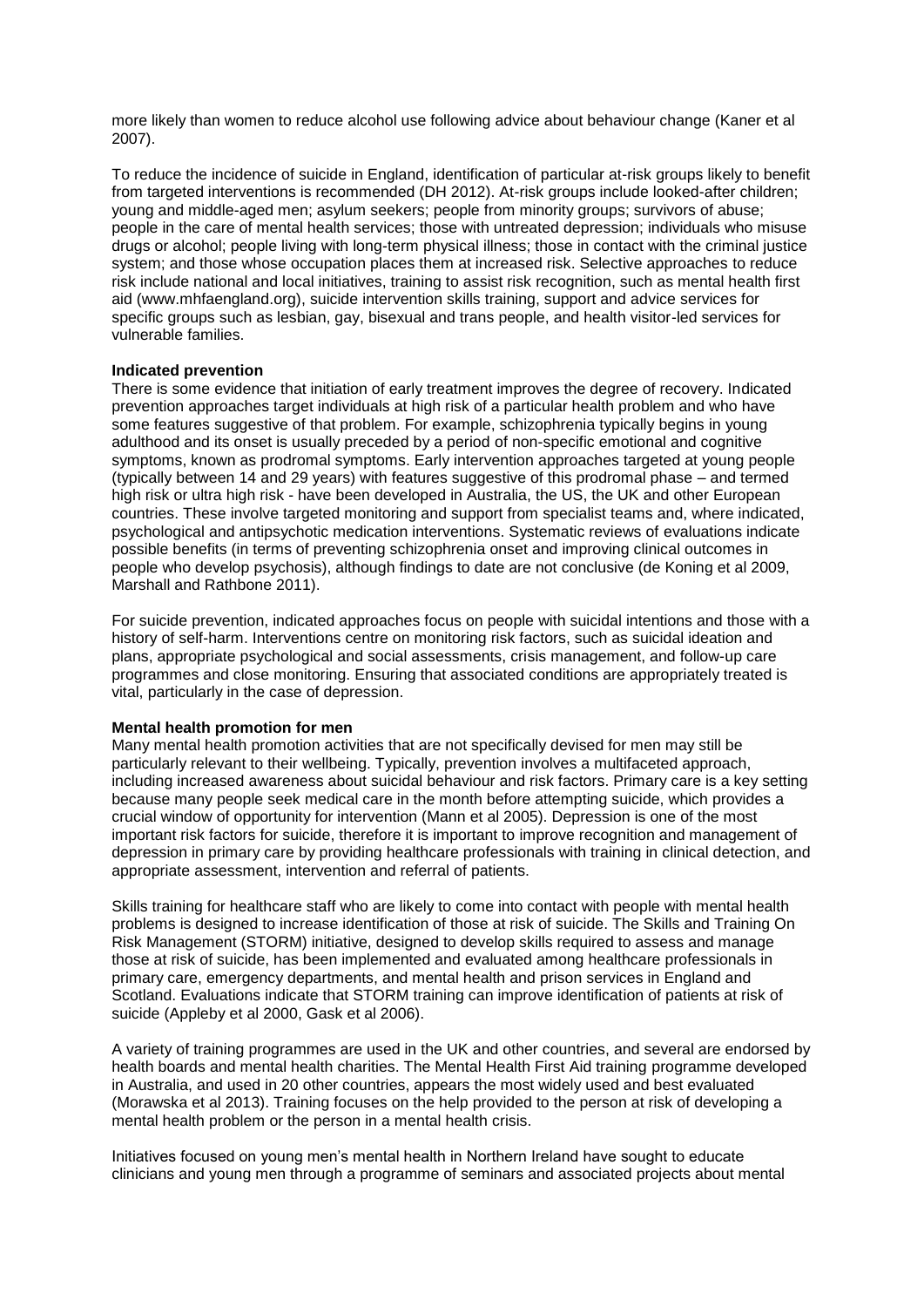health, and provide guidance in engaging and supporting emotional health and self-esteem. Several evaluations of pilot projects designed specifically for men's mental health and suicide risk have been conducted (Oliver and Storey 2006). These involved delivering staff training in education settings, social and youth services, employment services, homeless organisations, and drug and alcohol agencies, as well as working directly with young men perceived to be at high risk of mental health problems. These projects provided interesting, but inconclusive findings, identifying challenges associated with engaging young men, and enabling mental health issues to be raised and shared [\(Oliver and Storey 2006\)](http://journals.rcni.com/doi/full/10.7748/ns2013.03.27.30.48.e7203).

#### **Mental health and football**

Football has been used to promote health in general, and mental health in particular. In 2004, a programme called 'It's a Goal!' [\(www.itsagoal.org.uk\)](http://www.itsagoal.org.uk/) was launched at Macclesfield Town football club in England to tackle depression and suicide risk among young men. Subsequently, this programme was adopted by 15 other professional clubs. Group support is offered within club facilities to develop problem-solving, relaxation and assertiveness skills.

The programme can be implemented by primary care trusts and local authorities to promote mental health among young men. Although 'It's a Goal!' has not yet been evaluated formally, organisers note success in engaging with young men experiencing depression and achieving high programme completion rates. 'Premier League Health' has been established to provide men's health promotion through 16 English Premier League football clubs. This intervention aims to improve men's health through weekly classes and exercise sessions, addressing physical activity, diet, smoking and alcohol consumption. An evaluation of this programme indicated significant improvements in relation to these healthy behaviours. Although the programme did not specifically address mental health, Pringle et al [\(2013\)](http://journals.rcni.com/doi/full/10.7748/ns2013.03.27.30.48.e7203) acknowledge its benefits in mental as well as physical health.

The use of football to tackle mental health discrimination, increase social inclusion and promote mental health has been adopted by the Time to Change campaign [\(www.time-to-change.org.uk\)](http://www.time-to-change.org.uk/), an England-wide programme that commenced in 2007 and is run by mental health charities Mind and Rethink. The aim is to change attitudes and behaviour towards people with mental health problems, and prevent stigma and discrimination. Part of this programme involves football clubs that, in partnership with community trusts, run 'Imagine Your Goals' programmes – a range of mental health projects designed to improve social inclusion and wellbeing for people with mental health problems, with a focus on social contact, physical activity and campaigning.

#### **Conclusion**

Mental health is key to individuals' wellbeing and many of the approaches central to its promotion address broad social and environmental factors. However, it is essential that interventions also focus on the risks that are specific to mental health. Evidence indicates the value of approaches that address the mental wellbeing of children and young people, and of groups at high risk of mental health problems, such as those in contact with the criminal and youth justice systems, homeless people, those who misuse substances and individuals at risk of developing psychosis. Men, because of their vulnerability to particular mental health problems and their reluctance to seek help for health problems, require particular attention.

#### **Author notes**

Correspondence to: [mark.haddad.1@city.ac.uk](mailto:mark.haddad.1@city.ac.uk) This article has been subject to double blind peer review

# **References**

Appleby L, Morriss R, Gask L et al (2000) An educational intervention for front-line health professionals in the assessment and management of suicidal patients (The STORM Project). Psychological Medicine. 30, 4, 805-812

Barr B, Taylor-Robinson D, Scott-Samuel A, McKee M, Stuckler D (2012) Suicides associated with the 2008-10 economic recession in England: time trend analysis. British Medical Journal. 345, e5142.PMC3419273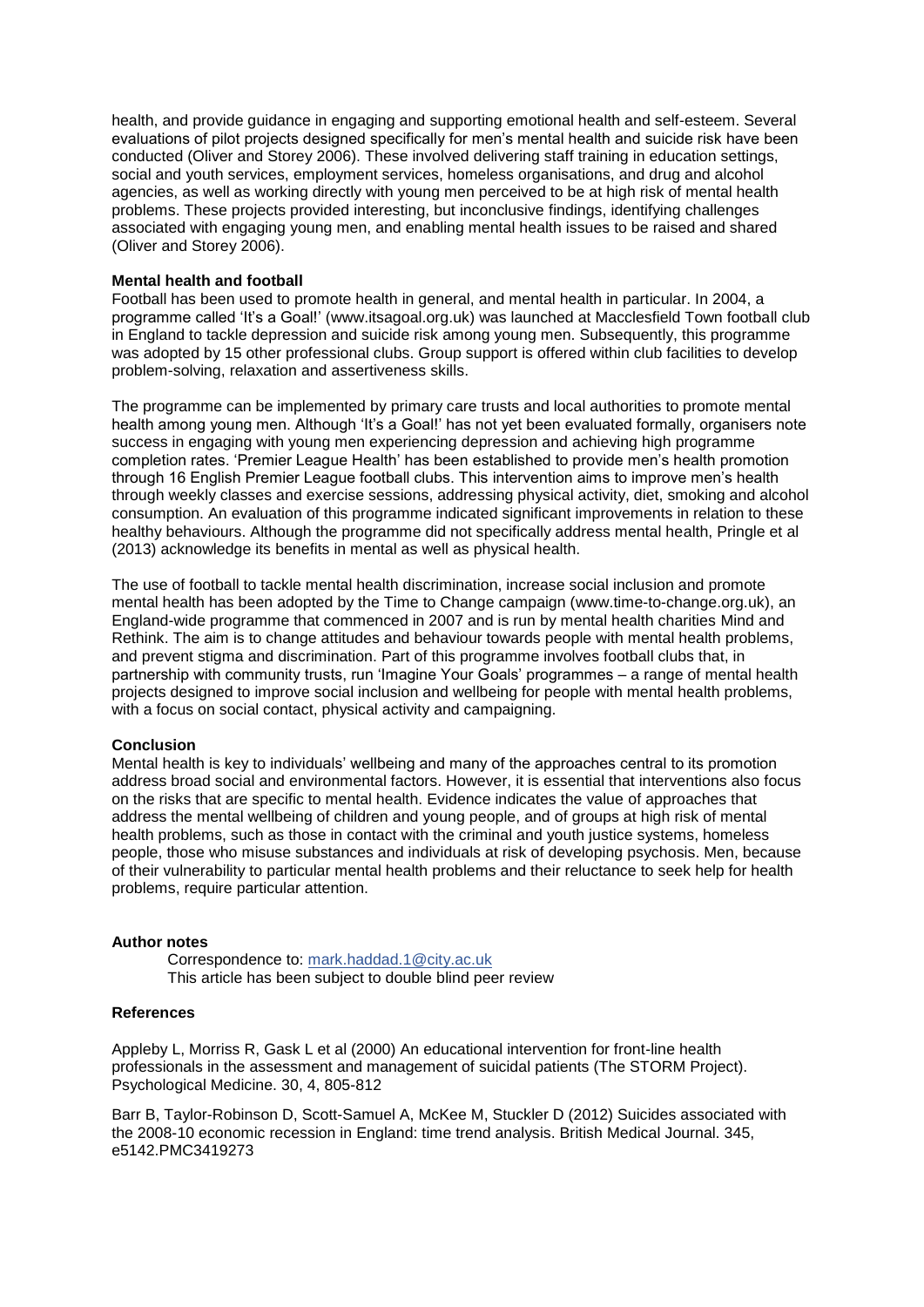Berman G (2012) Prison Population Statistics – Commons Library Standard Note. [www.parliament.uk/briefing-papers/sn04334](http://www.parliament.uk/briefing-papers/sn04334) (Last accessed: February 20 2013.)

Borowsky SJ, Rubenstein LV, Meredith LS, Camp P, Jackson-Triche M, Wells KB (2000) Who is at risk of nondetection of mental health problems in primary care? Journal of General Internal Medicine. 15, 6, 381-388.PMC1495467

Challen A, Noden P, West A, Machin S (2011) UK Resilience Programme Evaluation: Final Report. Department for Education, London.

Chang CK, Hayes RD, Broadbent M et al (2010) All-cause mortality among people with serious mental illness (SMI), substance use disorders, and depressive disorders in southeast London: a cohort study. BMC Psychiatry. 10, 77.

Chang CK, Hayes RD, Perera G et al (2011) Life expectancy at birth for people with serious mental illness and other major disorders from a secondary mental health care case register in London. PLoS One. 6, 5, e19590.

Crisis (2012) Rough Sleeping. [www.crisis.org.uk/pages/rough-sleeping.html](http://www.crisis.org.uk/pages/rough-sleeping.html) (Last accessed: February 20 2013.)

Cuijpers P, Smit F (2002) Excess mortality in depression: a meta-analysis of community studies. Journal of Affective Disorders. 72, 3, 227-236.

De Hert M, Dekker JM, Wood D, Kahl KG, Holt RI, Möller HJ (2009) Cardiovascular disease and diabetes in people with severe mental illness position statement from the European Psychiatric Association (EPA), supported by the European Association for the Study of Diabetes (EASD) and the European Society of Cardiology (ESC). European Psychiatry. 24, 6, 412-424.

de Koning MB, Bloemen OJ, van Amelsvoort TA et al (2009) Early intervention in patients at ultra high risk of psychosis: benefits and risks. Acta Psychiatrica Scandinavica. 119, 6, 426-442

Dennis CL, Creedy D (2004) Psychosocial and psychological interventions for preventing postpartum depression. Cochrane Database of Systematic Reviews. Issue 4, CD001134.

Department for Children, Schools and Families (2007) Social and Emotional Aspects of Learning (SEAL) for Secondary Schools. Department for Children, Schools and Families, Nottingham.

Department for Education (2010) Social and Emotional Aspects of Learning (SEAL) Programme in Secondary Schools: National Evaluation. [tiny.cc/SEAL\\_programme](http://tiny.cc/SEAL_programme) (Last accessed: February 20 2013.)

Department of Health (2012) Preventing Suicide in England: A Cross-Government Outcomes Strategy to Save Lives. [tiny.cc/outcomes\\_strategy](http://tiny.cc/outcomes_strategy) (Last accessed: February 20 2013.)

Donkoh C, Underhill K, Montgomery P (2006) Independent living programmes for improving outcomes for young people leaving the care system. Cochrane Database of Systematic Reviews. Issue 3, CD005558.

Dunlop BW, Mletzko T (2011) Will current socioeconomic trends produce a depressing future for men? British Journal of Psychiatry. 198, 3, 167-168.

Eaton NR, Keyes KM, Krueger RF et al (2012) An invariant dimensional liability model of gender differences in mental disorder prevalence: evidence from a national sample. Journal of Abnormal Psychology. 121, 1, 282-288.

Egede LE (2007) Major depression in individuals with chronic medical disorders: prevalence, correlates and association with health resource utilization, lost productivity and functional disability. General Hospital Psychiatry. 29, 5, 409-416.

Galdas PM, Cheater F, Marshall P (2005) Men and health help-seeking behaviour: literature review. Journal of Advanced Nursing. 49, 6, 616-623.

Gask L, Dixon C, Morriss R, Appleby L, Green G (2006) Evaluating STORM skills training for managing people at risk of suicide. Journal of Advanced Nursing. 54, 6, 739-750.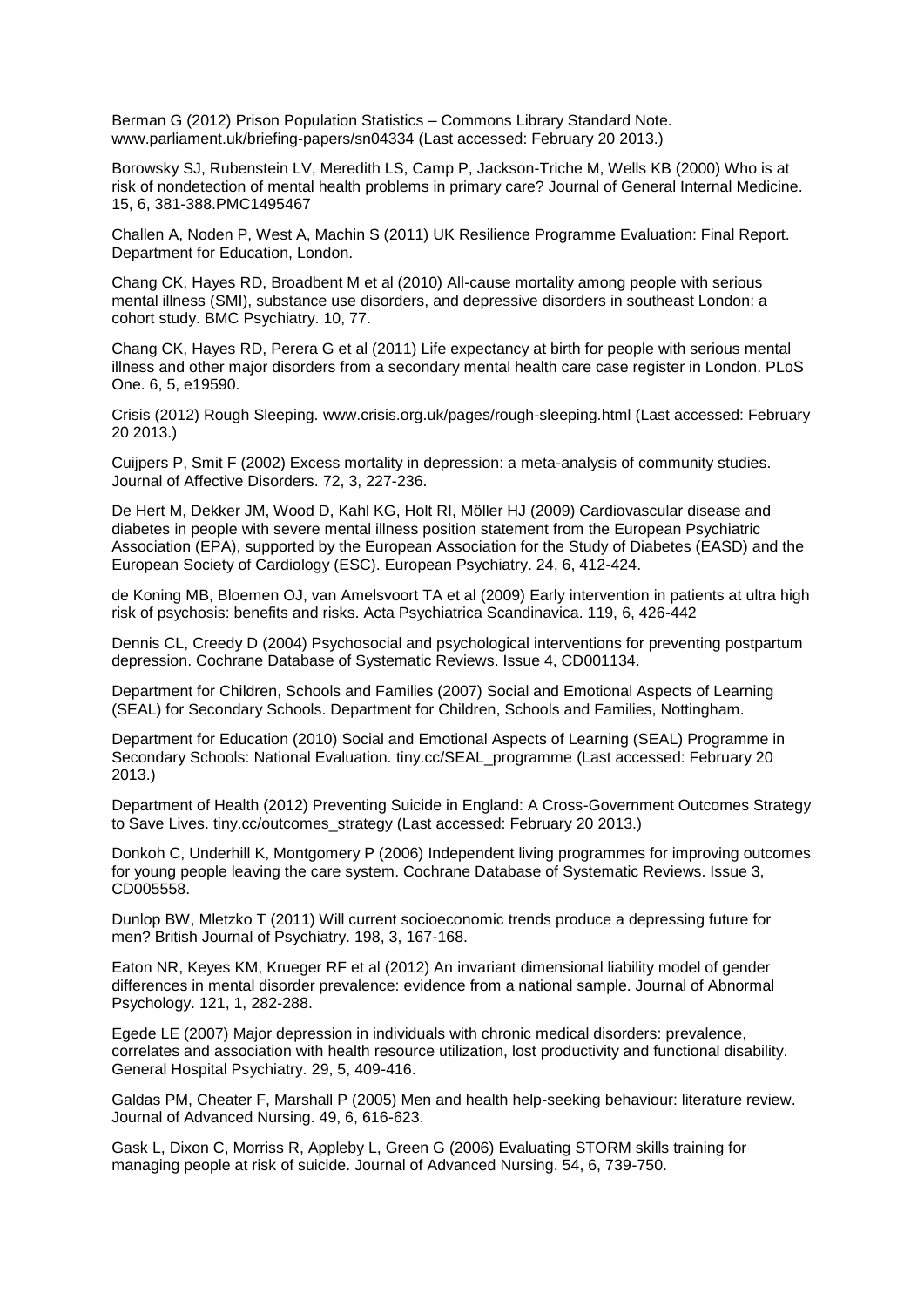Green H, McGinnity A, Meltzer H, Ford T, Goodman R (2005) Mental Health of Children and Young People in Great Britain, 2004. The Stationery Office, London.

Haddad M (2009) Depression in adults with a chronic physical health problem: treatment and management. International Journal of Nursing Studies. 46, 1411-1414.

Haddad M, Gunn J (2011) Fast Facts: Depression. Third edition. Health Press, Oxford.

Hawton K, van Heeringen K (2009) Suicide. The Lancet. 373, 9672, 1372-1381.

Health Development Agency (2004) Promoting Emotional Health and Wellbeing through the National Healthy School Standard. [tiny.cc/promoting\\_wellbeing](http://tiny.cc/promoting_wellbeing) (Last accessed: February 20 2013.)

Kaner EF, Beyer F, Dickinson HO et al (2007) Effectiveness of brief alcohol interventions in primary care populations. Cochrane Database of Systematic Reviews. Issue 2, CD004148.

Kessler RC, Amminger GP, Aguilar-Gaxiola S, Alonso J, Lee S, Ustün TB (2007) Age of onset of mental disorders: a review of recent literature. Current Opinion in Psychiatry. 20, 4, 359-364.

Kessler RC, Chiu WT, Demler O, Merikangas KR, Walters EE (2005) Prevalence, severity, and comorbidity of 12-month DSM-IV disorders in the National Comorbidity Survey Replication. Archives of General Psychiatry. 62, 6, 617-627.

Kposowa AJ (2001) Unemployment and suicide: a cohort analysis of social factors predicting suicide in the US National Longitudinal Mortality Study. Psychological Medicine. 31, 1, 127-138.

Luoma JB, Martin CE, Pearson JL (2002) Contact with mental health and primary care providers before suicide: a review of the evidence. American Journal of Psychiatry. 159, 6, 909-916.

Mackenzie CS, Gekoski WL, Knox VJ (2006) Age, gender, and the underutilization of mental health services: the influence of help-seeking attitudes. Aging & Mental Health. 10, 6, 574-582.

Maginn S, Boardman AP, Craig TK, Haddad M, Heath G, Stott J (2004) The detection of psychological problems by General Practitioners: influence of ethnicity and other demographic variables. Social Psychiatry and Psychiatric Epidemiology. 39, 6, 464-471.

Mann JJ, Apter A, Bertolote J et al (2005) Suicide prevention strategies: a systematic review. Journal of the American Medical Association. 294, 16, 2064-2074.

Marshall M, Rathbone J (2011) Early intervention for psychosis. Cochrane Database of Systematic Reviews. Issue 6, CD004718.

McCrone P, Dhanasiri S, Patel A, Lawton-Smith S (2008) Paying The Price: The Cost of Mental Health Care in England to 2026. King's Fund, London.

McManus S, Meltzer H, Brugha T, Bebbington P, Jenkins R (Eds) (2009) Adult Psychiatric Morbidity in England, 2007: Results of a Household Survey. The NHS Information Centre for Health and Social Care, Leeds.

Meltzer H, Griffiths C, Brock A, Rooney C, Jenkins R (2008) Patterns of suicide by occupation in England and Wales: 2001-2005. British Journal of Psychiatry. 193, 1, 73-76.

Möller-Leimkühler AM (2002) Barriers to help-seeking by men: a review of sociocultural and clinical literature with particular reference to depression. Journal of Affective Disorders. 71, 1-3, 1-9.

Morawska A, Fletcher R, Pope S, Heathwood E, Anderson E, McAuliffe C (2013) Evaluation of mental health first aid training in a diverse community setting. International Journal of Mental Health Nursing. 22, 1, 85-92.

Moussavi S, Chatterji S, Verdes E, Tandon A, Patel V, Ustun B (2007) Depression, chronic diseases, and decrements in health: results from the World Health Surveys. The Lancet. 370, 9590, 851-858.

National Institute for Health and Clinical Excellence (2009) Depression in Adults (Update). Depression: The Treatment and Management of Depression in Adults. [tiny.cc/depression\\_update](http://tiny.cc/depression_update) (Last accessed: February 20 2013.)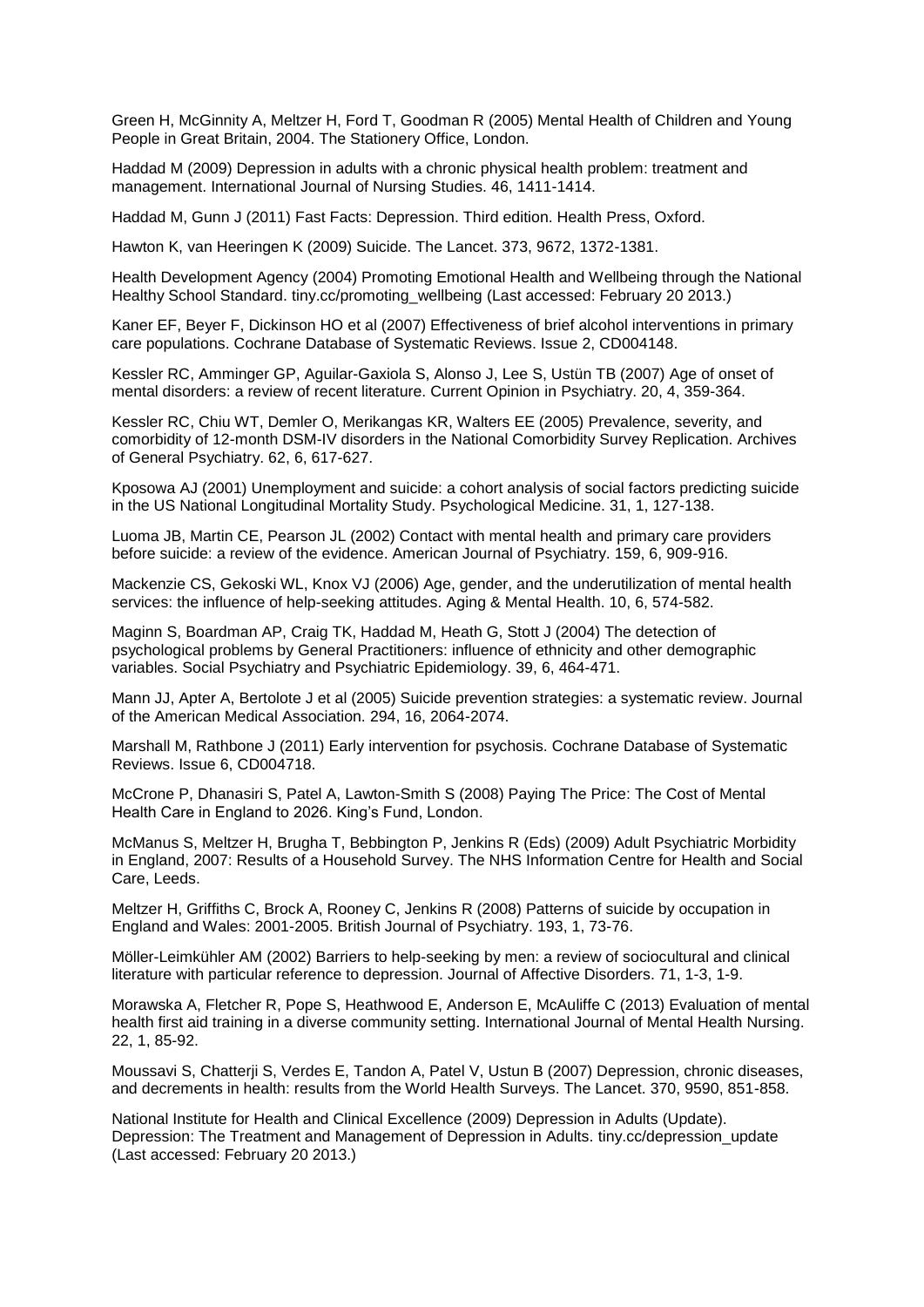National Institute for Health and Clinical Excellence (2011) Alcohol-use Disorders: Diagnosis, Assessment and Management of Harmful Drinking and Alcohol Dependence. Clinical guideline 115. NICE, London.

National Mental Health Development Unit (2010a) Factfile 4: Public Mental Health and Well-Being. [www.nmhdu.org.uk/silo/files/nmhdu-factfile-4.pdf](http://www.nmhdu.org.uk/silo/files/nmhdu-factfile-4.pdf) (Last accessed: February 20 2013.)

National Mental Health Development Unit (2010b) Factfile 3: The Costs of Mental Ill Health. [www.nmhdu.org.uk/silo/files/nmhdu-factfile-3.pdf](http://www.nmhdu.org.uk/silo/files/nmhdu-factfile-3.pdf) (Last accessed: February 20 2013.)

Nielsen SF, Hjorthøj CR, Erlangsen A, Nordentoft M (2011) Psychiatric disorders and mortality among people in homeless shelters in Denmark: a nationwide register-based cohort study. The Lancet. 377, 9784, 2205-2214.

Oliver C, Storey P (2006) Evaluation of Mental Health Promotion Pilots to Reduce Suicide Amongst Young Men. Thomas Coram Research Unit, University of London, London.

Osborn DPJ (2001) The poor physical health of people with mental illness. Western Journal of Medicine. 175, 5, 329-332.PMC1071612

Prince M, Patel V, Saxena S et al (2007) No health without mental health. The Lancet. 370, 9590, 859-877.

Pringle A, Zwolinsky S, McKenna J, Daly-Smith A, Robertson S, White A (2013) Effect of a national programme of men's health delivered in English Premier League football clubs. Public Health. 127, 1, 18-26.

Rivlin A, Hawton K, Marzano L, Fazel S (2010) Psychiatric disorders in male prisoners who made near-lethal suicide attempts: case-control study. British Journal of Psychiatry. 197, 4, 313-319.

Robinson KL, McBeth J, MacFarlane GJ (2004) Psychological distress and premature mortality in the general population: a prospective study. Annals of Epidemiology. 14, 7, 467-472.

Russ TC, Stamatakis E, Hamer M, Starr JM, Kivimäki M, Batty DG (2012) Association between psychological distress and mortality: individual participant pooled analysis of 10 prospective cohort studies. British Medical Journal. 345, e4933.PMC3409083

Sainsbury Centre for Mental Health (2003) The Economic and Social Costs of Mental Illness. Policy Paper 3. Sainsbury Centre for Mental Health, London.

Samaritans (2012) Suicide Statistics Report 2012: Data for 2008-2010. [tiny.cc/suicide\\_statistics](http://tiny.cc/suicide_statistics) (Last accessed: February 21 2013.)

Sarchiapone M, Mandelli L, Iosue M, Andrisano C, Roy A (2011) Controlling access to suicide means. International Journal of Environmental Research and Public Health. 8, 12, 4550-4562.PMC3290984

Saz P, Dewey ME (2001) Depression, depressive symptoms and mortality in persons aged 65 and over living in the community: a systematic review of the literature. International Journal of Geriatric Psychiatry. 16, 6, 622-630.

Smith JA, Braunack-Mayer A, Wittert G (2006) What do we know about men's help-seeking and health service use? Medical Journal of Australia. 184, 2, 81-83.

Stansfeld SA, Fuhrer R, Shipley MJ, Marmot MG (2002) Psychological distress as a risk factor for coronary heart disease in the Whitehall II Study. International Journal of Epidemiology. 31, 1, 248- 255.

Stice E, Shaw H, Marti CN (2007) A meta-analytic review of eating disorder prevention programs: encouraging findings. Annual Review of Clinical Psychology. 3, 207-231.

Taylor L, Taske N, Swann C, Waller S (2007) Public Health Interventions to Promote Positive Mental Health and Prevent Mental Health Disorders Among Adults: Evidence Briefing. [tiny.cc/evidence\\_briefing](http://tiny.cc/evidence_briefing) (Last accessed: February 20 2013.)

University of Pennsylvania (2007) Resilience Research in Children: The Penn Resiliency Project. [www.ppc.sas.upenn.edu/prpsum.htm](http://www.ppc.sas.upenn.edu/prpsum.htm) (Last accessed: February 20 2013.)